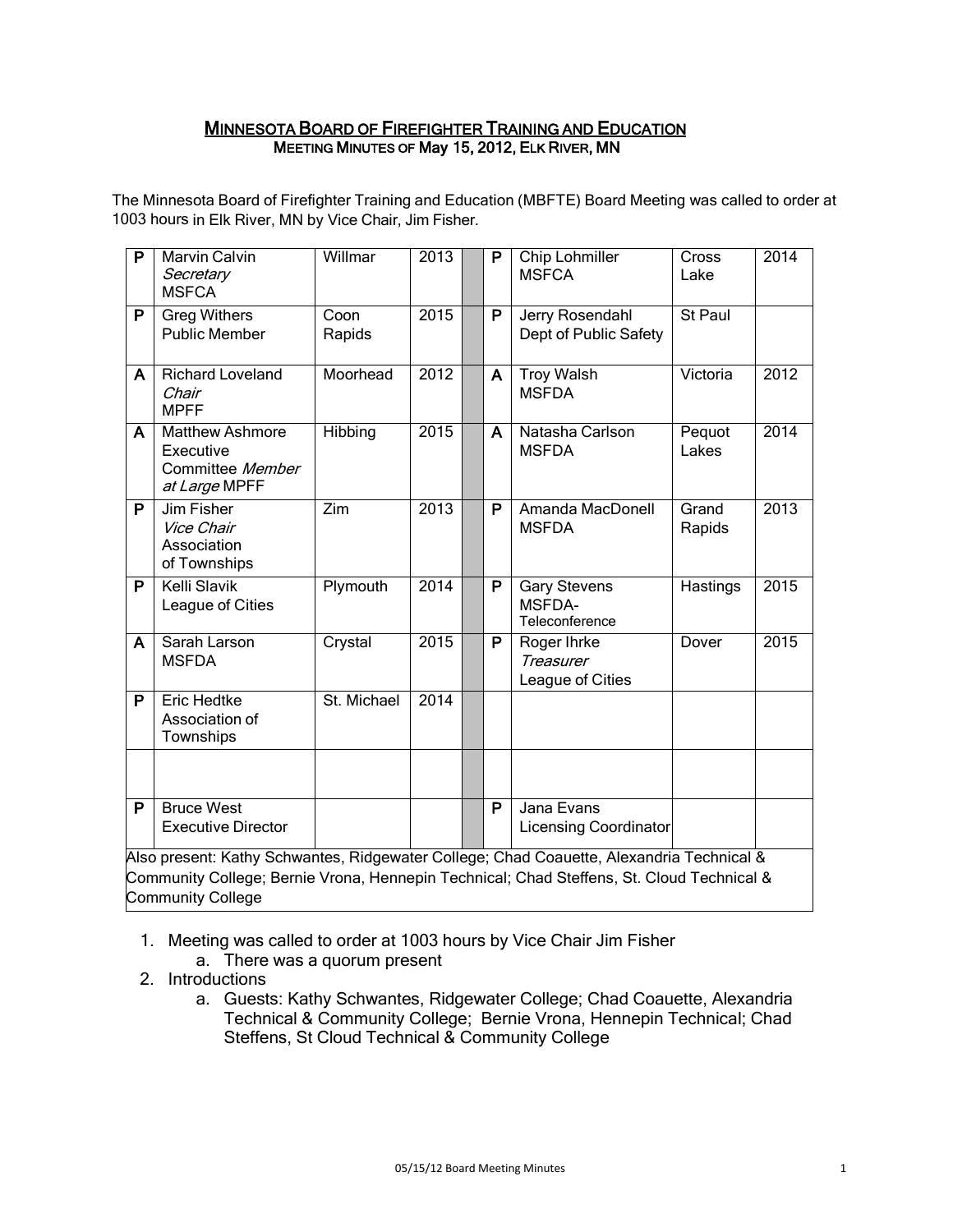### 3. Approval of March 20, 2012 Board Meeting minutes Motion made by Roger Ihrke; seconded by Amanda MacDonell

- 4. Officers Reports
	- a. Vice Chair Jim Fisher nothing to report at this time
	- b. Treasurer Roger Ihrke
		- i. The Board is in good shape, our end of year balances show we will have carry-over on the Board side;
		- ii. Still working with SWIFT program to see if we can show the revenue for licensing
		- iii. Reimbursement requests are coming in
		- iv. All Mass/Gross Decontamination funds will go through us
		- v. Task Force One training this week per Bruce West; so the funds will be expended soon
		- vi. Mass/Gross Decontamination training we are doing the purchasing for the HSEM training; we received full \$102,000; \$70,000 for the classes and \$32,000 for consumables;
			- 1. Training is occurring and it follows the federal fiscal year, which ends on 09/30/12
			- 2. Consumables are being ordered through Grainger and being shipped to departments
			- 3. Marv Calvin asked if the expended amount total is on the consumables; it was determined that the amount in question was a total for the entire expenditures for the Board

## Motion made by Roger Ihrke to accept the financial report; seconded by Jerry Rosendahl; Motion carried

- c. Secretary Marv Calvin nothing to report at this time
- 5. MNSCU Update
	- a. Kathy Schwantes, Chad Coauette
		- i. Since closure of EMS/Fire/Safety Center there have been changes in their system and a disconnect within MNSCU and the fire service
		- ii. Went externally to Minnesota State Fire Chiefs Association and other associations to find what people want; They determined that others want:
			- 1. Consistency in curriculum, pricing and message
			- 2. MNSCU to act like a system
		- iii. MNSCU has developed a plan on how to move forward
			- 1. Have formed four committees: Executive, Hiring, Curriculum and Marketing
		- iv. Strategic plan
			- 1. Will be hiring a Fire Liaison person to bring cohesiveness to the program
				- a. Would like to send job posting to us for assistance in publicizing it
			- 2. Standardizing core curriculum and pricing; two areas of focus:
				- a. Firefighter I/II/Haz-Mat Ops, NFPA 1001
					- b. Firefighter refresher program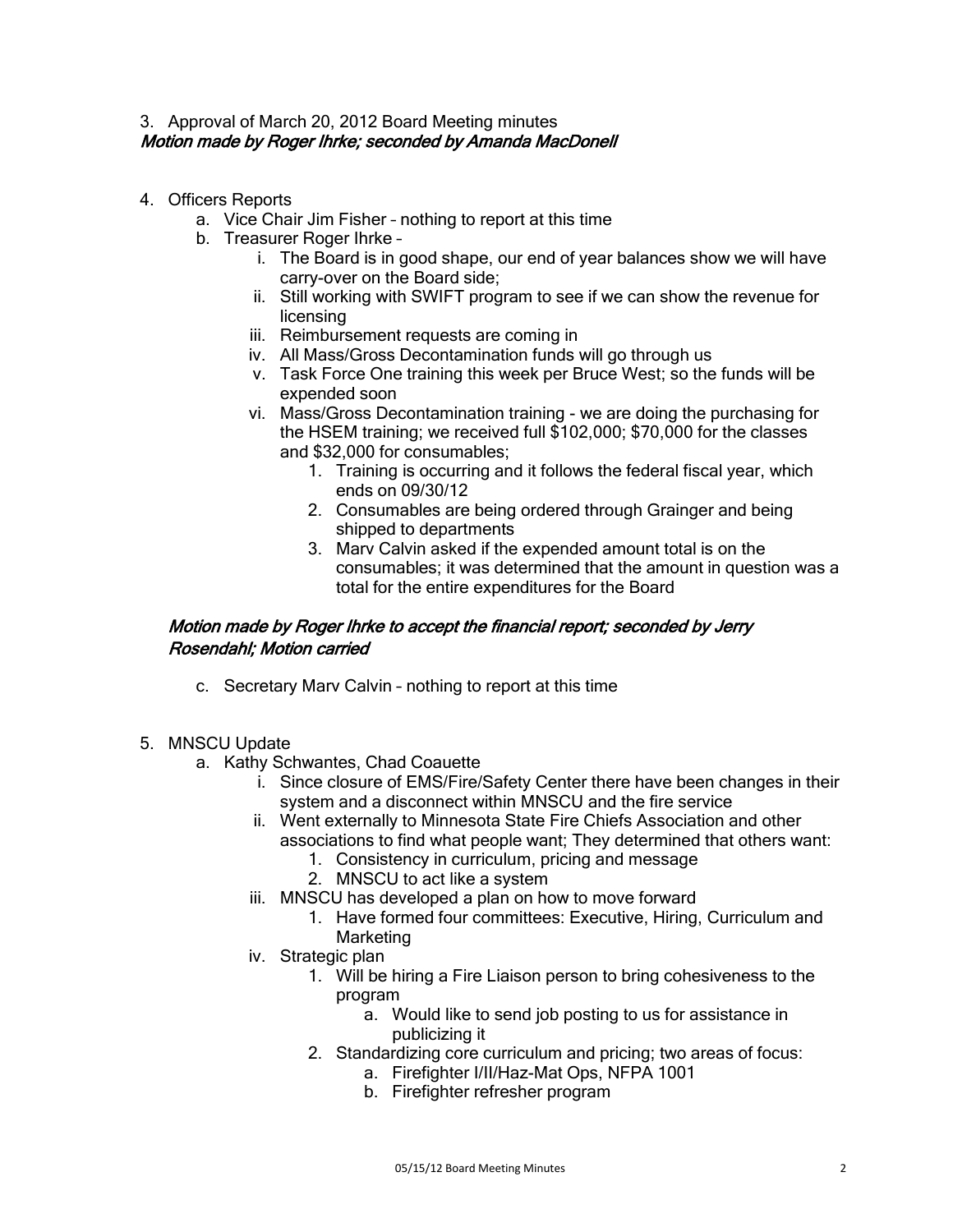- 3. Would like to hire Fire Curriculum Specialists; possibly 3; would help to bring best practices throughout the program managers;
- v. Questions?
	- 1. Jerry Rosendahl asked about the specific appropriations that fire training programs get?
		- a. Had received Fund 120 which pays for the allocation for customized training, including fire training programs
		- b. Presidents had the option last year to do what they wanted with Fund 120 dollars, but Kathy Schwantes did not believe that the Fire Allocation dollars were included in that
	- 2. Do not know where funding will be at in the future; could be removed from fire training, it may not be
	- 3. Methodology as to how it arrives at the colleges changed; the money still arrives at campuses, but believe that they will keep coming for some years; allocation change at system level; not sure what it means after next year; think average allocation will be \$40,000
	- 4. Jerry Rosendahl also stated that voucher dollars are going away after 06/30/13 and the Training Board needs to know about them; is there any specific plan to get those dollars used up?
		- a. Program managers are aware of those funds and are trying to get them used up, so they don't get absorbed into general funds
		- b. Intent is to have them remain with fire programs, not be absorbed; would like to be able to have departments use these funds
		- c. Departments can pool their funds for training; some program managers have been pushing this idea
	- 5. Bernie Vrona stated that departments earn the voucher dollars and MNSCU will then go back to department and let them know what they have to spend and then provide the training; previously it was restrictive as to how they can be spent
	- 6. Chad Steffens stated that, in the past there was misinformation regarding vouchers; now due to EMS/Fire/Safety Center situation; we program managers have been advising where the money is coming from and acting as financial advisors to the departments
	- 7. Chad Coauette stated that without the EMS/Fire/Safety Center, MNSCU is in direct control to pull it all together; Fire Managers and Administrators are more empowered to make this happen

## 6. Reports

- a. Executive Director, Bruce West
	- i. Update on Live Burn
		- 1. 2 sessions completed at North Mankato and St Cloud; Grand Rapids remaining on June 9 and10th
		- 2. CD's of training are being issued to attendees; if any changes are made new versions will be sent to all attendees
		- 3. Live Burn Instructors are listed on website; 3 categories of instructor:
			- a. Fire Control Team
			- b. Fire Instructor
			- c. Fire Instructor In Charge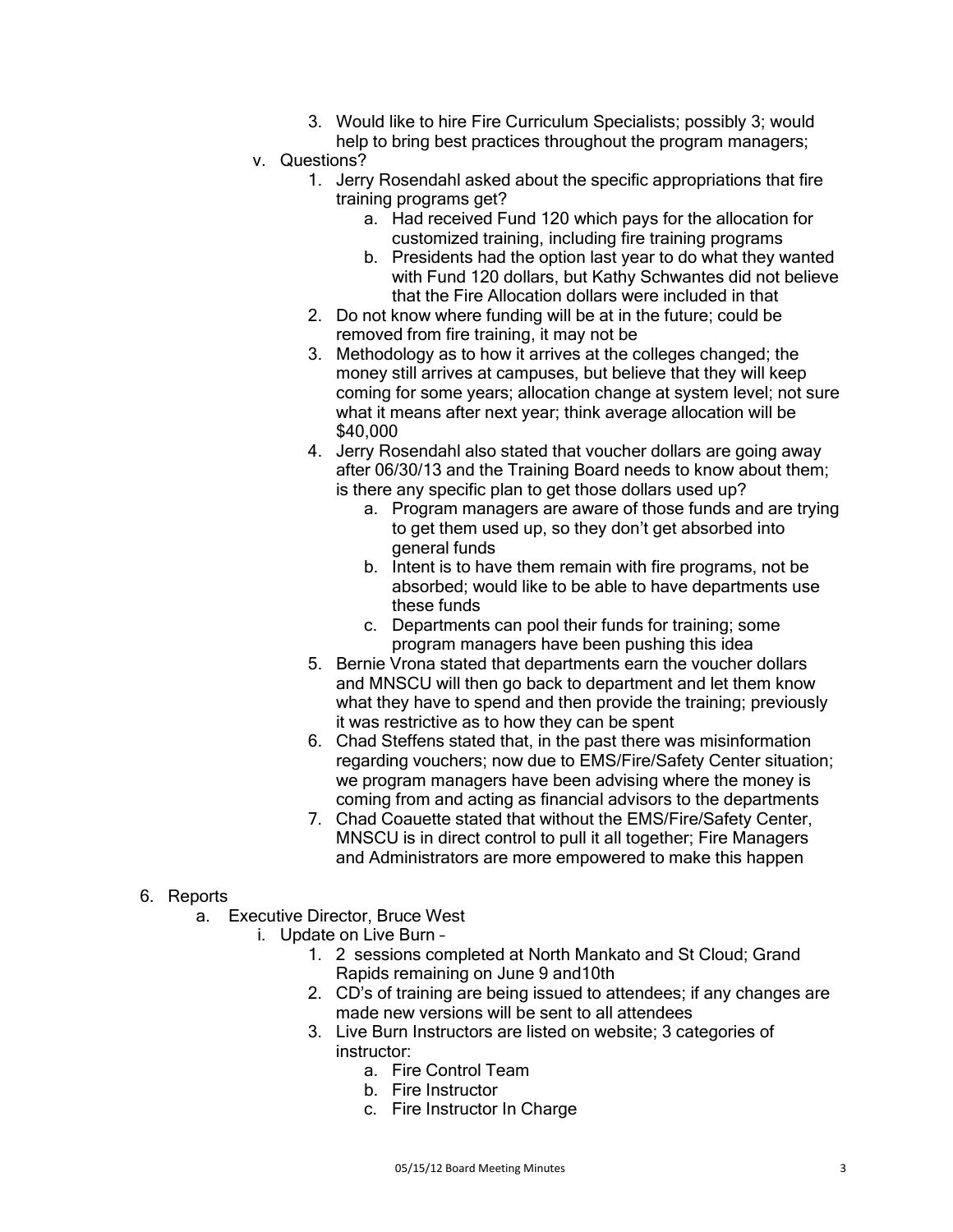- 4. Must complete live burn plan based on NFPA 1403 standards;
	- a. Burn plan must accompany request for reimbursement
- 5. Chad Steffens asked if the department will be the one requesting the reimbursement; Bruce explained that it will work the same as current reimbursement program
- 6. Roger Ihrke asked if the reimbursement is coming from the departments allocation for Round 4 Reimbursement; Bruce stated that it is not from the departments allocation
- 7. Amanda MacDonell asked the amount that was set aside for reimbursement; Bruce stated it was \$200,000
- ii. Update on Mass/Gross Decon
	- 1. Schedules updated regularly; FIRE Inc. contacts the departments and schedules the training
	- 2. Chuck McKusick has trained the trainers at FIRE Inc., so we can expect that more classes will be taught
		- a. Possibility of up to 12 instructors
	- 3. Marv Calvin asked when they will ramp up; Bruce stated it would be very soon
	- 4. Amanda MacDonell asked if departments can call FIRE Inc. to schedule; Yes, currently, FIRE Inc. is doing all the calling
	- 5. FIRE Inc. updates Bruce and Jana with the addresses of the departments to ship to.
- iii. Reimbursements
	- 1. Bruce West is sending the information to the Board as the reimbursements come in
		- a. Reimbursements are trickling in; Bruce keeps reminding departments about the dates
		- b. Fiscal has been good about getting the reimbursements paid out quickly
		- c. We are ready for re-distribution; once over their allotted amount for this round, Bruce updates the spreadsheet showing the redistribution amounts
	- 2. Discussion ensued
		- a. There are complaints that MNSCU can't provide the instructors - most prevalent; now as it get closer to the end there is more demand for instructors;
		- b. The Board is encouraging departments to send in all training costs
		- c. Some departments are upset that voucher dollars are going away; due to lack of prerequisites and the fact that we limit the courses and they have to comply with them;
		- d. Maybe we need to be more responsive to the needs of the individual fire chief; need to re-focus that our customer is the Fire Chief
		- e. There is a disconnect between the people that do training and those people that provide the finances to the fire departments; we have to look at how to bring these together to make that easier; there's got to be a way we can do it; maybe through cities clerk's conferences or township clerk conferences or league of Minnesota cities workshops; do they have a city clerk's magazine or newsletter? Then we have our private non-profit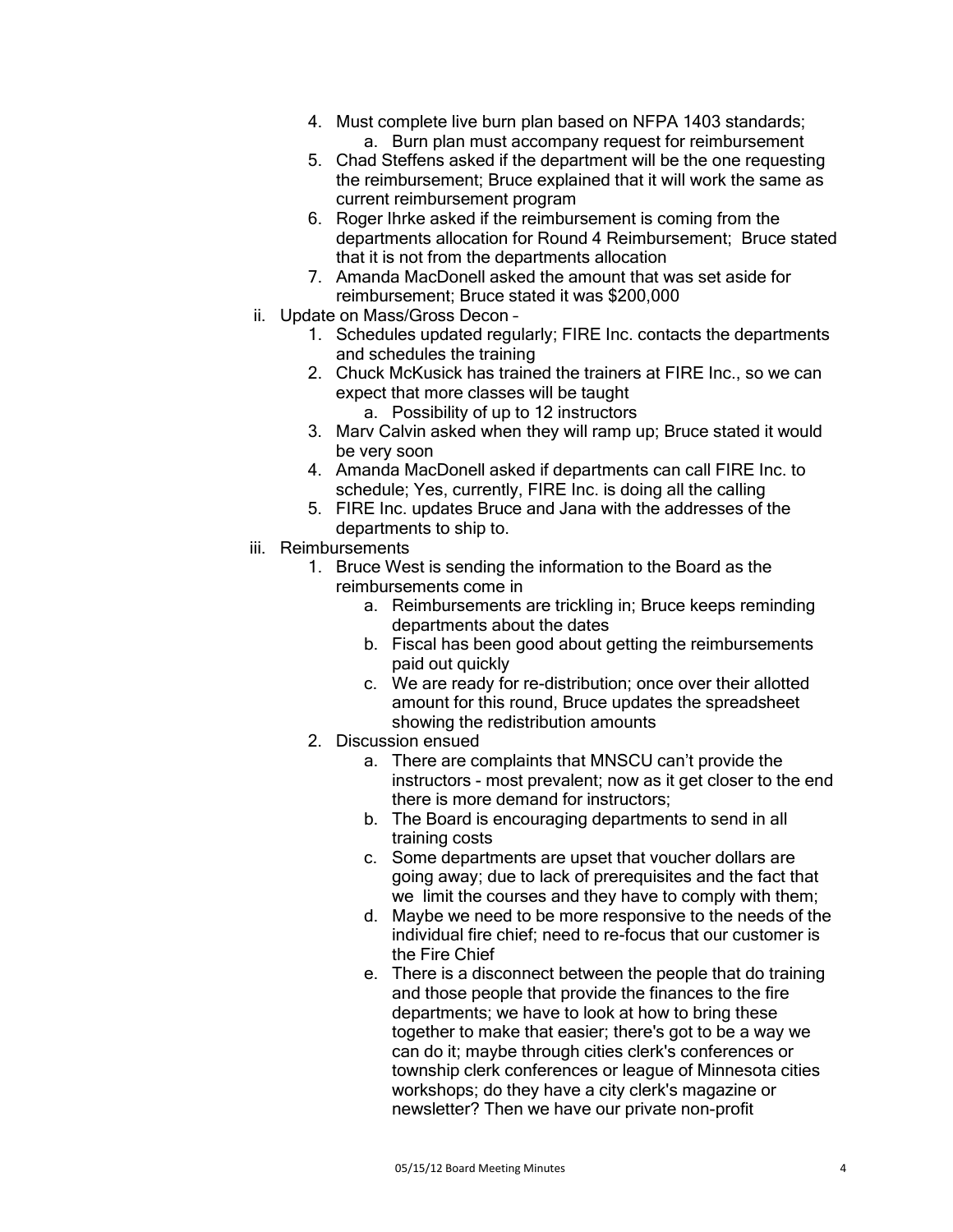departments, where we have to make contact with the treasurer's, we have quite a variety of people to contact out there.

- f. Was it an Attorney General's ruling that we had to have the city clerk or city treasurer sign off on reimbursement forms? Or is there a way we can streamline the procedure to where we can make those dollars flow through to the Chiefs easier.
- g. There could possibly be different kinds of controls at each city of how these are processed and no matter what we do the cities going to say "this is the way we do it here and this is the way our auditors have set it up and this is the way it's going happen".
- h. MNSCU wants to step up, then maybe we should be paying MNSCU; pay them direct and have each fire department have so much credit at MNSCU; but what about the privates and how we would pull them in?
- i. We need to balance the desire to get money out with the needs of departments; don't think we've exhausted all options yet, but we also need to make sure we dealing with all qualified instructors
- b. Executive Committee notes of the last Executive Committee meeting provided
- c. Legislative Committee,
	- i. No meeting, but the legislative session just ended
	- ii. Bruce presented SF 1983; section 4 subd 4; which intends all money in Fire Safety Account be appropriated to the Commissioner of Public Safety to fund the Fire Marshal's Office activities; Sec 7, the Fire Safety Account base funding for the training and education board will increase to \$2.7M in 2014 and 2015; current base budget is \$1,470,000; Sec 8 shows that the \$4.5M was appropriated in FY 2013; \$500,000 for equipment, the \$4M will go to the Fire Safety Advisory Committee (FSAC) for distribution
	- iii. Meetings set for discussion of where the money is going to go to
		- 1. No meetings set for FSAC yet;
		- 2. We will need clarification on if it can be carried over;
	- iv. Discussion ensued
		- 1. The Board voted at our last meeting to go up to \$200 per firefighter for FY 13; at \$200 per firefighter, you need \$4M plus to cover all; with our \$1,180,000 you would need to add \$3M to get to that \$4M. Bruce stated that he would like to see more classes that can be done like mass/gross decontamination or incident safety officer training; that he would want to be able to continue the training programs for all departments.
		- 2. Greg Withers recommended that the Board look at fully funding Firefighter I training, that it would make it simpler throughout the state for reimbursement.
		- 3. Bruce West said that he believes the cost would be \$1.5M to \$1.8M to do that, but it would be great to get the base training and certification.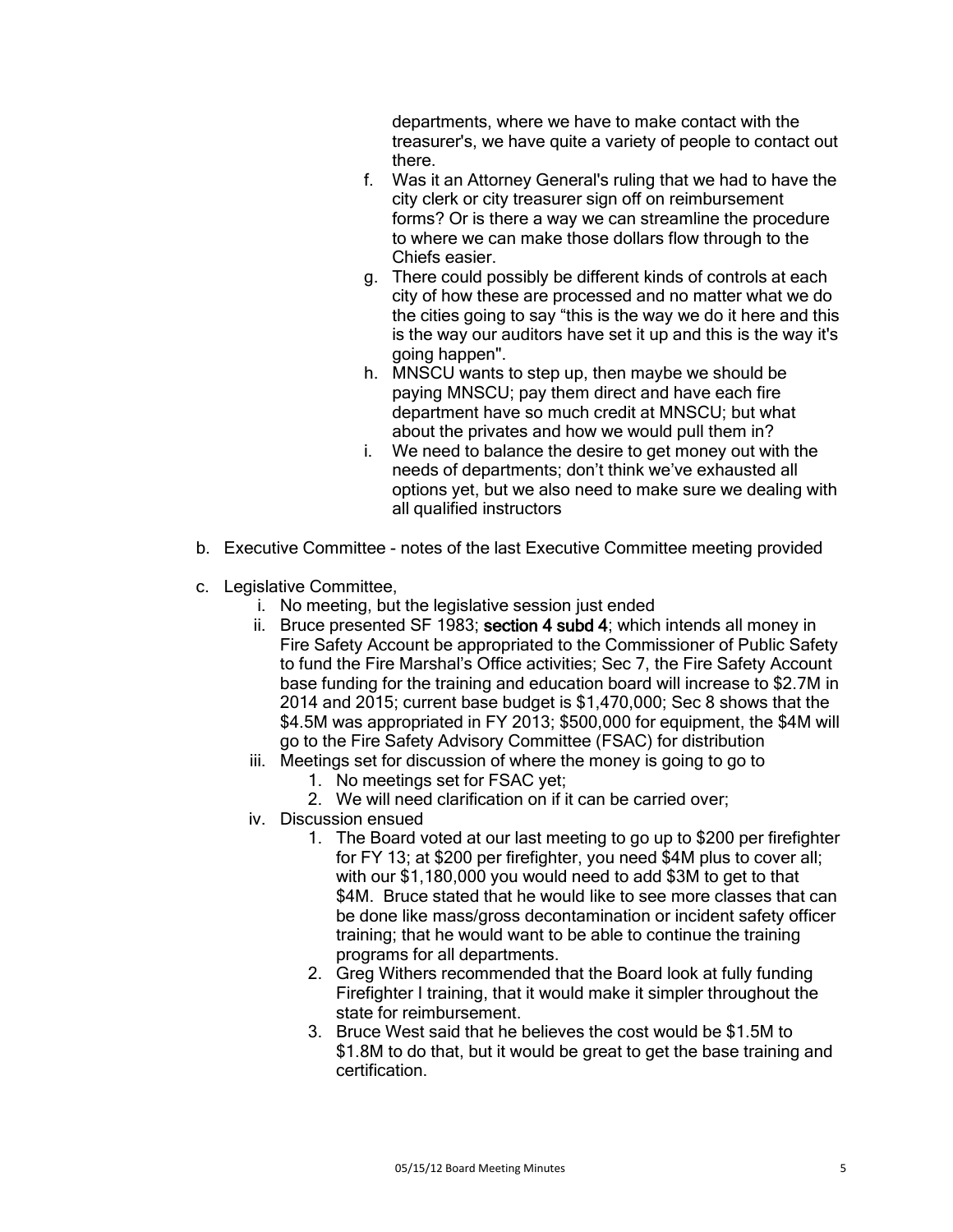- 4. Greg Withers said that it would be a lot simpler way for the chief and the clerks understand that the department would get reimbursed for Firefighter I training.
- 5. Best way to do it would to be to get the bills directly from the trainers, then the bills wouldn't even have to go to the fire department.
- 6. Roger Ihrke cautioned that we don't want to start a program unless we know the funding is going to be there in the future
- 7. Greg stated once you have that base established that it can be used to leverage the legislature and the extra funding can go to all the local programs that the chiefs say they want funding for.
- 8. Bruce West stated that he just needs direction from board, if that's the wishes of the board, to move forward with funding FF I. Marv Calvin stated that both Firefighter I and II and Hazmat Ops are needed, as that's the only way you cover all the requirements in 1001 and certification has to be a part of it also.

# Greg Withers made the motion to request from Fire Service Advisory Committee at least \$1.8 M to train all firefighter in state to NFPA 1001 standards with voluntary certification; and also looking for \$2.1M for other training reimbursement for FY 2013; Jerry Rosendahl seconded the motion

- v. This is an official action by this board that sets the minimum standard at Firefighter I and 2 with Hazmat and certification for fire training in Minnesota.
	- 1. Are we looking at delivery system; are we going to contract with approved instructors/or are we going to do reimbursement still? It will still have a huge impact; we will have many departments that still won't participate;
	- 2. You give money to training institute/department/MNSCU to provide that training; documentation from end user for verification thru certification; if going to keep certification so that level
	- 3. Executive Committee needs to work through this with the Certification Board to determine how it will be done, to allow for certification if wanted with or without the training component
	- 4. If certification test can be offered immediately after the classes, it would be better received by departments and firefighters
	- 5. It would become too political if we mandate certification

## Marv Calvin called the question and would like to refer to the Executive Committee to work out the details with the Certification Board.

### Voting occurred:

| Member       | Aye    | Nay |
|--------------|--------|-----|
| Ashmore      | Absent |     |
| Calvin       | x      |     |
| Carlson      | Absent |     |
| Fisher       | х      |     |
| Hedtke       | x      |     |
| <b>Ihrke</b> | x      |     |
| Larson       | Absent |     |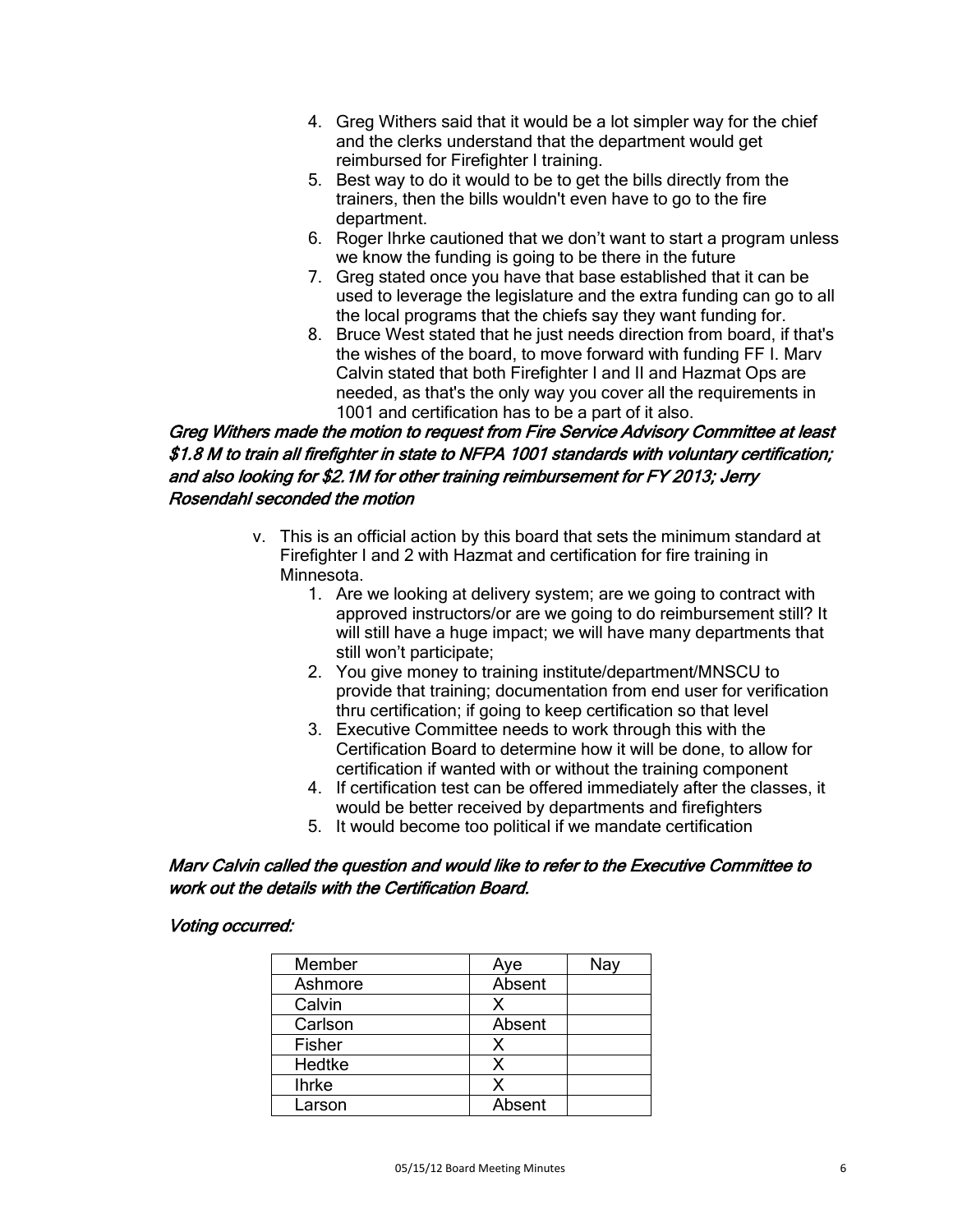| Lohmiller        |        |
|------------------|--------|
| Loveland         | Absent |
| <b>MacDonell</b> |        |
| Rosendahl        | X      |
| Slavik           | X      |
| <b>Stevens</b>   | χ      |
| Walsh            | Absent |
| <b>Withers</b>   |        |

### Motion carries

- d. Licensing Committee, Eric Hedtke
	- i. Met April  $11^{th}$ 
		- 1. Discussed revocation issues; and what would be disqualifying standards; settled on: Arson, Theft, Burglary, Fraud, Violent Crimes as defined by 611A, and a felony level crime.
		- 2. Seeking a statutory change; want to remove felony language that we currently have and replace with above; and keep those that plead to others crimes
- e. Training Committee,
	- i. Marv Calvin update from Bruce West on mass/gross decon and live burn update;
	- ii. Discussed the animal rescue issue; recommending that animal rescue to be approved under NFPA1670 and NFPA 150;
	- iii. Survey sent to some departments requesting information on training
	- iv. Discussed qualified instructors and clarified some things
	- v. Hibbing FD training chief was a guest and presented regarding minimum standards for fire departments regarding testing and training.
- 7. Old Business
	- a. Compliance Examiner position
		- i. Bruce West stated that we should not pursue a compliance examiner position; it is in our best interest to proceed with full-time for Jana; 50% of time for licensing and 50% of time for administrative assistant. Easily balanced from each budget.
			- 1. This will give Bruce West the opportunity to be compliance examiner and he can instruct departments on correct process/procedures to submit documentation on reimbursements; keeps it more positive experience
	- b. Animal Rescue Training
		- i. Training committee looking at it; there is much more in the program than was initially understood; letter handout passed out

### Roger Ihrke made a motion to approve animal rescue training as reimbursable for 2013; seconded by Marv Calvin;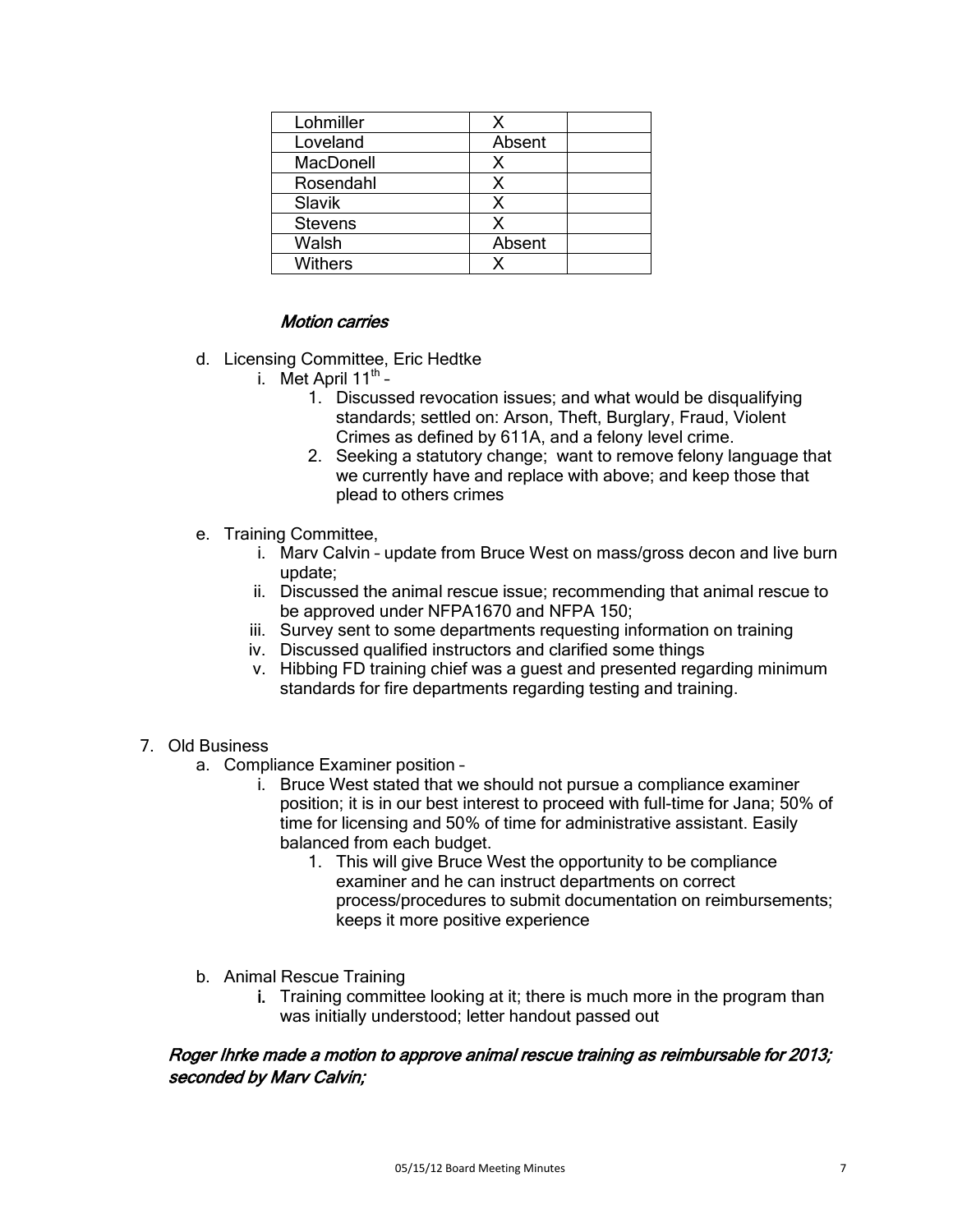- ii. Discussion ensued
	- 1. Some still have concerns about the training; it is recognized that it is good public relations for departments to have the knowledge
	- 2. There are technical rescue portions that meet the NFPA 150 standard in regards to animal facilities
	- 3. Some still feel that we need to focus on the core training requirements
	- 4. Many departments regularly have to save animals at fire scenes
	- 5. There is a question if a motion is in order, as NFPA standards address some of it; still not sure that it is really covered in the NFPA standards; it does "apply" to the guideline of NFPA 150, not word for word

| Member           | Aye    | Nay |
|------------------|--------|-----|
| Ashmore          | Absent |     |
| Calvin           |        | X   |
| Carlson          | Absent |     |
| Fisher           | X      |     |
| Hedtke           |        | X   |
| <b>Ihrke</b>     | x      |     |
| Larson           | Absent |     |
| Lohmiller        |        | X   |
| Loveland         | Absent |     |
| <b>MacDonell</b> |        | X   |
| Rosendahl        | X      |     |
| Slavik           |        | X   |
| <b>Stevens</b>   | X      |     |
| Walsh            | Absent |     |
| <b>Withers</b>   |        | х   |

### Motion failed 4-6

- c. Other unfinished old business
	- i. Survey's being received back and will be brought to Training Committee

#### 8. New Business

- a. Discussion of quarterly Board Meetings
	- i. Executive Committee wanted it brought forward; the Board can choose which to do;
	- ii. August, February, November, and May; chose these months as they would be the start of the FY, near start of the legislative session and the end of the legislative session

#### Eric Hedtke made a motion to switch to 4 Board meetings per year; seconded by Kelli Slavik

iii. Discussion ensued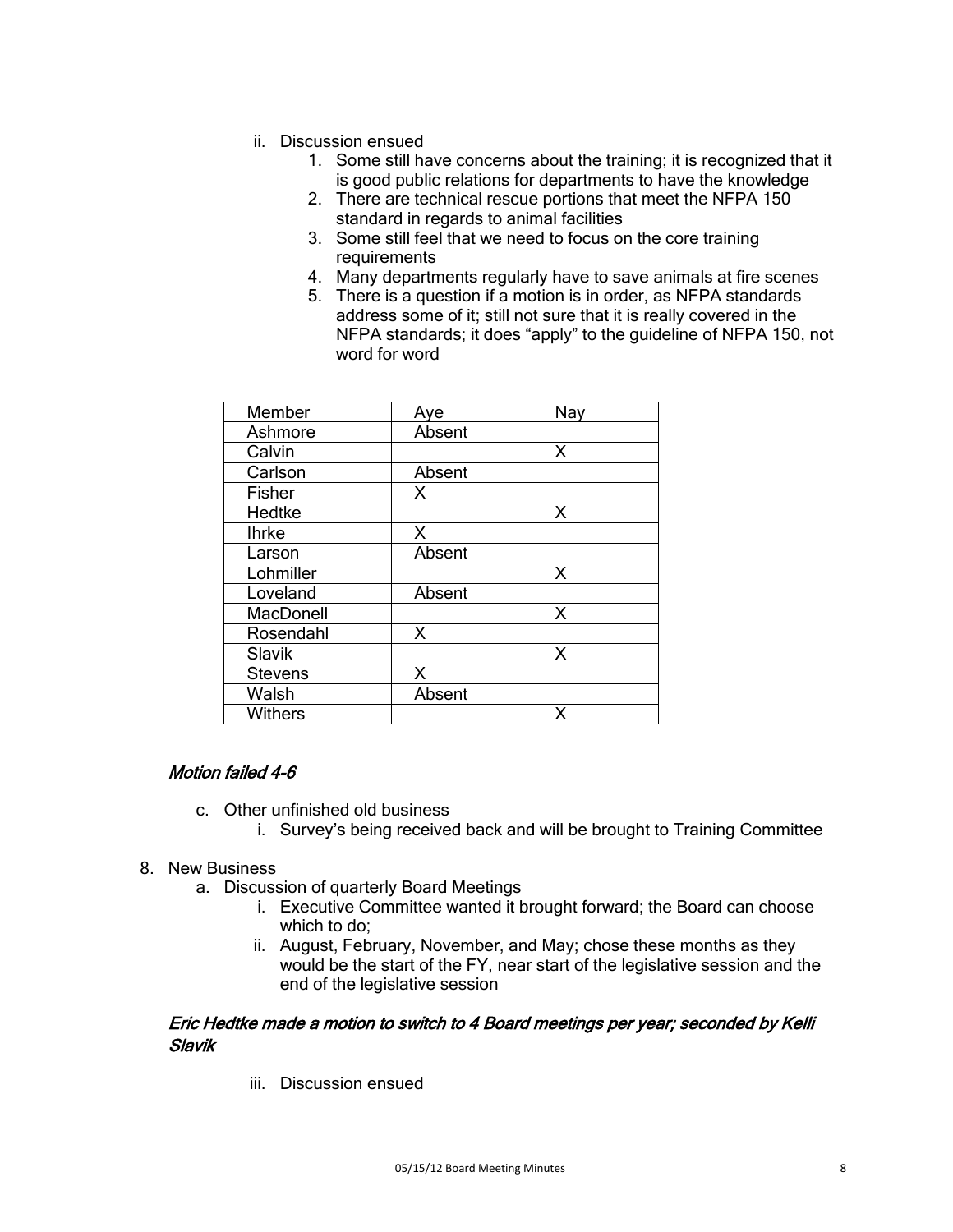- 1. We haven't completed strategic planning yet; needs to be completed.
- 2. Suggestion of a special meeting was made to be held to complete that

## Roger Ihrke called the question of switching to 4 Board meetings per year; voting occurred; all voted aye, no nay votes; motion carries

- b. Projected Board and Licensing budgets
	- i. Part-time labor Board budget; \$35K for Jana; part-time \$39K could keep it there in case needed; we have ensured coverage
	- ii. Indirect costs;\$25K \$15K for Board and \$10K for Licensing; \$1.8M for grants and \$45K for Task Force One
	- iii. E-licensing figures included with nominal figure for costs; not sure if we will be doing E-licensing and not sure about startup costs;
	- iv. Revenue from Licensing is on a 3-year cycle; can we carry it over? If carry-over not allowed, we could take for some of Bruce West's salary from Licensing, to help to reduce any potential carry-over.
	- v. Would be good to discuss at the August meeting
	- vi. License cost of \$75 is in statute; Bruce suggested that the Board absorb the cost of the licensing 10% fee for E-licensing, if necessary
	- vii. Bruce will have a Revenue forecast and budget for FY13 and FY14 for the August meeting

#### Roger Ihrke made the motion to approve the budget for FY 2013; Amanda MacDonell seconded.

| Member         | Aye    | Nav |
|----------------|--------|-----|
| Ashmore        | Absent |     |
| Calvin         | Х      |     |
| Carlson        | Absent |     |
| Fisher         | X      |     |
| Hedtke         | X      |     |
| <b>Ihrke</b>   | X      |     |
| Larson         | Absent |     |
| Lohmiller      | X      |     |
| Loveland       | Absent |     |
| MacDonell      | X      |     |
| Rosendahl      | X      |     |
| Slavik         | X      |     |
| <b>Stevens</b> | X      |     |
| Walsh          | Absent |     |
| Withers        |        |     |

### Motion carries.

- c. Other new business
	- i. Executive Committee wants the Board to approve the strategic plan
		- 1. Discussion ensued